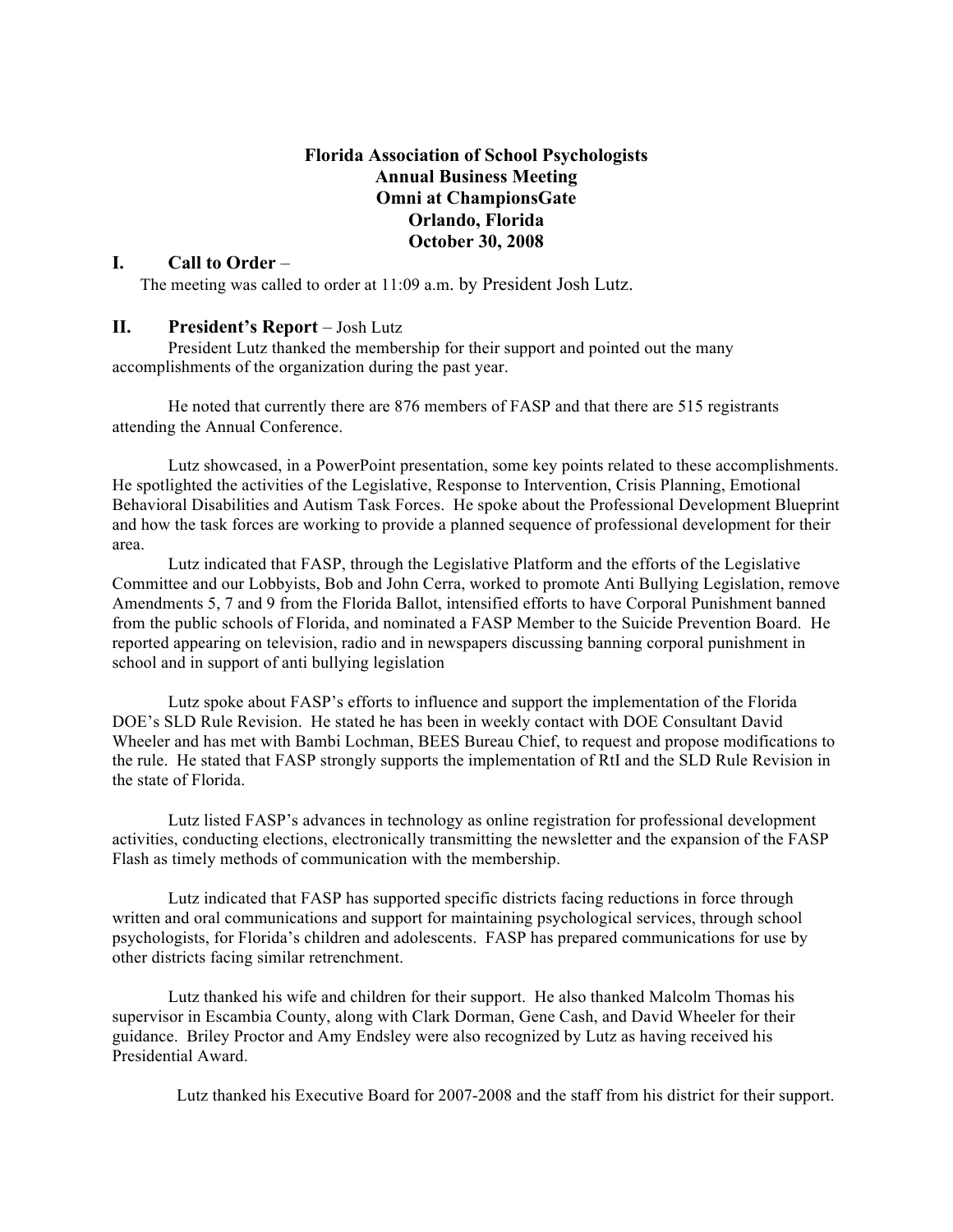He thanked Michelle Darter, Conference Committee Chair, and her committees for their diligent work in making this a very successful conference.

Lutz stated he was looking forward to the coming year when he would be Past President.

# **III. Past President's Report** – Bob Templeton

Templeton reported he has located and secured future sites for the 2009 Summer Institute (Sarasota Ritz Carlton) and the 2010 Annual Conference (Miami Hilton).

He reported that, as chair of the Nominations and Elections Committee, for the first time the election was completed online. He announced the results of the election as follows:

President Elect: Mark Neely Secretary: Gail Patterson Treasurer Elect: Amy Endsley

#### **IV. President Elect's Report** – Brad Underhill

Underhill recognized his Conference Chair Michelle Darter. He thanked her for all her hard work and for a successful conference.

He has attended many professional meetings on FASP'S behalf including training on MLA at NASP. He has also been on television and radio representing FASP.

He introduced his FASP Executive Board for 08-09 to the FASP membership.

# **V. Secretary's Report** – Gail Patterson

Patterson directed the membership to the visual presentation the minutes from the October 2007 FASP Annual Business Meeting. She requested corrections. None were forthcoming. She stated there would be a motion to approve the minutes.

# **VI. Treasurer's Report** – Amy Endsley

Endsley presented a Financial Balance Sheet to the board. She stated that the contracts for events, including rooms, were negotiated far in advance. They did not account for the budget shortfalls we have experienced in the state which have dramatically effected school districts. She also stated that because of these and other unseen events we have a shortfall of \$82K..

President Lutz indicates that he and Underhill are taking this shortfall very seriously and have implemented budget cutting measures and a spending freeze for the Executive board.

#### **VII. Action Items Related to Officer Reports**

**Motion #1**– Move to approve the FASP 2007 Annual Business Meeting Minutes. **Motion by Leighton Second by Jackson Discussion** - None **Motion passed**

**VII. Old Business** None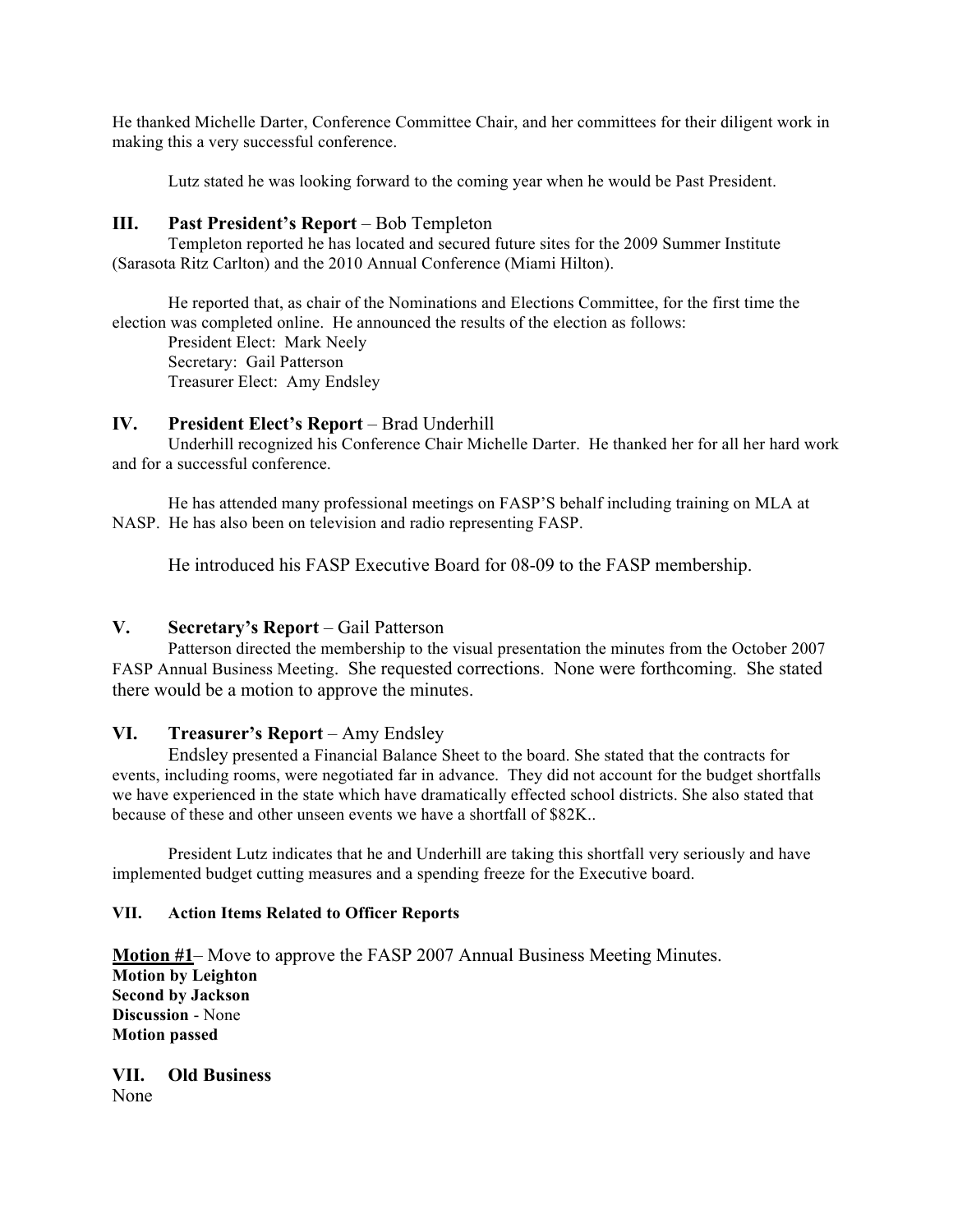# **VIII. New Business**

Jackson asks if the Executive Board has approved the NASP Position Statement. He is answered by Lutz in the affirmative. Jackson requests that we publicize this action.

Several Bylaws Amendments were then presented.

**Motion #2 -** Move to amend Article V Section 1 as follows

1- There shall be an Executive Board of FASP consisting of the officers of FASP, Committee Chairpersons, DOE Consultant, FASP Children's Services Fund, Inc. Liaison, NASP Delegate, and the FASP Committee of Continuous Existence Liaison.

**Motion by Gammara Second by Lazarus Discussion Motion Passed**

**Motion #3 –** Move to amend Article VIII Section 1 with the addition

**"R.** The Student Representative Committee shall consist of at least three members of FASP. The Chairperson shall be designated by the President with the approval of the **Executive Board. It shall be the function of this committee to represent and advocate for the Student Members of FASP."** 

**Motion by Leighton Second by Donelson Discussion –** The mention of 3 people refers to the number of members on the committee. **Friendly amendment**. - add "and NASP provider status." **Amendment by Cash Motion Passed**

**Motion #4 -** Move to amend Article VIII Section 1 with the addition

*"S.* **The CEU Coordinator Committee shall consist of at least three members of FASP. The Chairperson shall be designated by the President with the approval of the Executive Board. It shall be the function of this committee to maintain FASP provider status, interface with the Department of Health and C E Broker, enter all CEU offerings and attendees on the CE Broker website, and advise FASP Members regarding Continuing Education requirements."**

**Motion by Leighton Second by Darter Discussion – these belong**